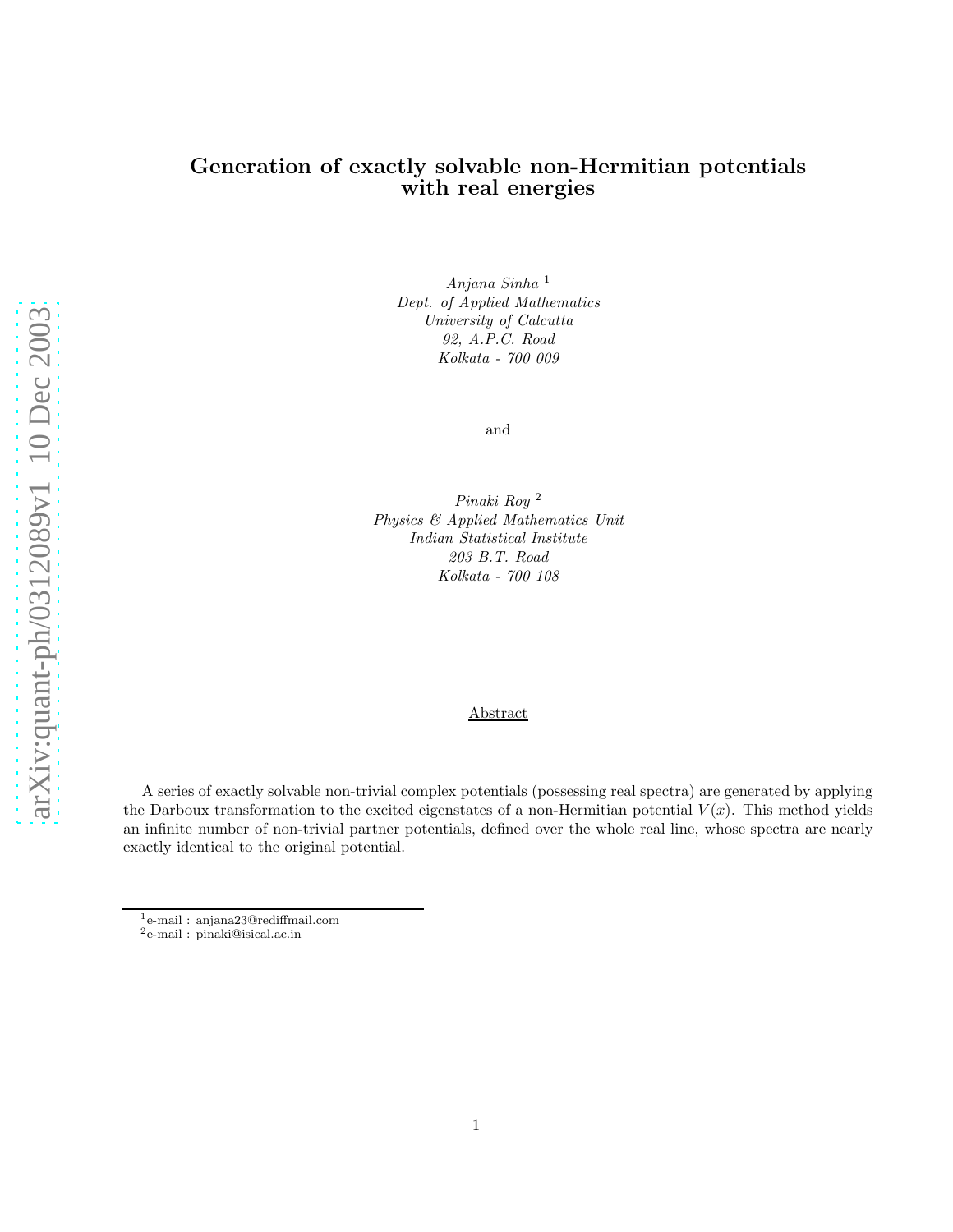# I. Introduction

Ever since it was conjectured that non-Hermitian Hamiltonians exhibiting symmetry under the combined transformation of parity  $(\mathcal{P}: x \to -x)$ , and time reversal  $(\mathcal{T}: i \to -i)$  possess a real bound state spectrum [\[1\]](#page-8-0), provided the eigenstates are also simultaneous eigenstates of  $\mathcal{PT}$ , such systems have been widely studied [\[2\]](#page-8-1). However,  $\mathcal{PT}$  invariance alone is neither necessary nor sufficient to ensure the reality of the spectrum. It is observed that eigenenergies are real for unbroken  $\mathcal{PT}$  symmetry, whereas they occur as complex conjugate pairs for the spontaneously broken case. The latter case corresponds to the case when the Hamiltonian respects  $PT$  invariance, but eigenfunctions do not. Fairly recently it was shown that the existence of real or complex conjugate pairs of energy eigenvalues is attributed to the so-called *pseudo-Hermiticity* of these non-Hermitian Hamiltonians [\[3\]](#page-8-2) :

$$
\eta H \eta^{-1} = H^{\dagger} \tag{1}
$$

where  $\eta$  is some Hermitian linear automorphism. The eigenstates corresponding to real eigenvalues are  $\eta$ orthogonal and eigenstates corresponding to complex eigenvalues have zero  $\eta$ -norm. Several non-Hermitian Hamiltonians, whether possessing  $\mathcal{PT}$  invariance or not, have been identified as pseudo-Hermitian under  $\eta =$  $e^{-\theta p}$  and  $e^{-\phi(x)}$ . It is worth mentioning here that the usual norm,  $\langle \Psi_n | \Psi_n \rangle$ , in Hermiticity is positive definite, whereas for non-Hermitian Hamiltonians it is indefinite, being given by

$$
\langle \Psi_m | \eta \Psi_n \rangle = \epsilon_n \delta_{m,n} \tag{2}
$$

where  $\epsilon = \pm 1$ .

Efforts have always been made to find exactly solvable models for the one-dimensional Schrödinger equation. Extensive work has been done on this topic for Hermitian potentials. Similar work has been done for complex  $PT$  symmetric potentials as well [\[4,](#page-8-3) [5,](#page-8-4) [6\]](#page-8-5). The aim of the present work is to generate a series of exactly solvable non-Hermitian Hamiltonians with real spectra, applying the Darboux transformation [\[7,](#page-8-6) [8,](#page-8-7) [9\]](#page-8-8). In the Hermitian case, the Darboux transformation is equivalent to supersymmetric quantum mechanics (SUSYQM). Also, the method works only when applied to the lowest state. For such Hamiltonians, the technique of SUSYQM was generalized to generate superpotentials by higher excited states [\[9\]](#page-8-8). The domain is split up and the partner potentials are defined on specific intervals, depending on the number of singularities. However, for complex potentials, things are different. Nevertheless, this straightforward method yields an infinite number of exactly solvable, non-trivial partner potentials, whose spectra are exactly identical except for the  $m^{th}$  state, provided one starts with the eigenfunction  $\psi_m$ , corresponding to the  $m^{th}$  real eigenvalue  $E_m$ . Moreover, since the new potentials so constructed, do not have any singularity on the real line, they are defined on the entire domain (−∞, +∞). As explicit examples, a few non-trivial partners are constructed for two non-Hermitian potentials with real bound state spectra, viz.,

(i) the  $\mathcal{PT}$  symmetric oscillator

$$
V(x) = (x - i\epsilon)^2 + \frac{\alpha^2 - \frac{1}{4}}{(x - i\epsilon)^2}
$$
\n(3)

(ii) the  $\mathcal{PT}$  symmetric version of the generalised Ginocchio potential

$$
V(x) = \frac{\gamma^4}{\gamma^2 + \sinh^2 u} \left[ s(s+1) + 1 - \gamma^2 - \frac{5\gamma^2 (1-\gamma^2)^2}{4(\gamma^2 + \sinh^2 u)^2} - \frac{3(1-\gamma^2)(3\gamma^2 - 1)}{4(\gamma^2 + \sinh^2 u)} - \left( \alpha^2 - \frac{1}{4} \right) \coth^2 u \right]
$$
\n(4)

which is an example of an implicit potential, u being a function of  $r$  (as explained in detail in Section IV later on).

In each case, the shift from the real axis to the complex plane ensures the removal of singularities from the real line.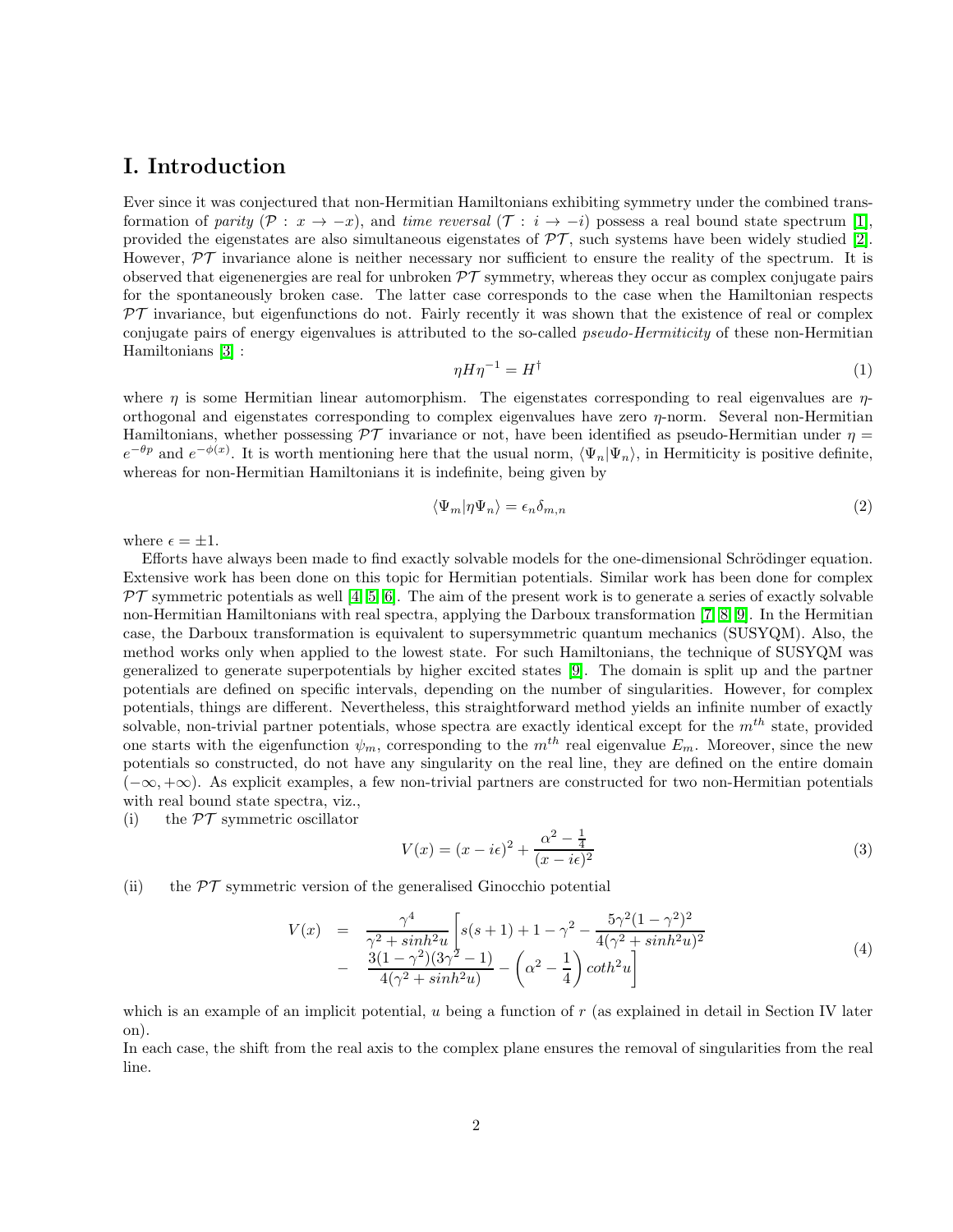# II. Darboux Transformation

To make this work self contained we first give a brief review of the Darboux transformation [\[7\]](#page-8-6). Though it is applicable to any general differential equation, in this section we shall assume the potential to be real. We start with a particle moving in the potential  $V_-(x)$  in the  $m^{th}$  state, (i.e., m is the quantum number equal to the number of nodes, of the  $m^{th}$  eigenfunction  $\psi_m(x)$  of the starting potential  $V_-(x)$ ). (It must be kept in mind that for complex potentials with real energies, m denotes the  $m<sup>th</sup>$  energy level; it has nothing to do with the number of nodes of the eigenfunction, as there are none on the real line. ) If the energy scale is adjusted so that the  $m^{th}$  energy eigenvalue is exactly zero  $(E_m^{(-)} = 0)$ , then the Schrödinger equation reads

$$
H_{-}\psi_{m} = \left(-\frac{d^{2}}{dx^{2}} + V_{-}(x)\right)\psi_{m} = 0
$$
\n(5)

where the Hamiltonian  $H_-\$  is given by

$$
H_{-} = -\frac{d^2}{dx^2} + V_{-}(x)
$$
\n(6)

(The units used are  $\hbar = 2m = 1$  for convenience). Equation (5) has solution

$$
V_{-}(x) = \frac{\psi_{m}^{\prime\prime}}{\psi_{m}}\tag{7}
$$

which is regular everywhere, such that

$$
H_{-} = \left(-\frac{d^2}{dx^2} + \frac{\psi_m^{\prime\prime}}{\psi_m}\right) \tag{8}
$$

Thus if the general solution  $\psi = \psi(x)$  of the Schrödinger equation [\[9\]](#page-8-8)

$$
\frac{d^2\psi}{dx^2} + \left[\epsilon - V_-(x)\right]\psi = 0\tag{9}
$$

is known for all values of  $\epsilon$ , and for a particular value of  $\epsilon = E_m$ , the particular solution is  $\psi_m$ , then the general solution of the equation

$$
\frac{d^2\phi}{dx^2} + [E - V_+(x)]\phi = 0\tag{10}
$$

with

$$
V_{+}(x) = \psi_{m}(x) \frac{d^{2}}{dx^{2}} \left(\frac{1}{\psi_{m}(x)}\right) = 2\left(\frac{\psi_{m}'}{\psi_{m}}\right)^{2} - \left(\frac{\psi_{m}''}{\psi_{m}}\right)
$$
(11)

$$
E = \epsilon - E_m \tag{12}
$$

for  $E \neq 0$  is

$$
\begin{array}{rcl}\n\phi_n(x) & = & \psi_m(x) \left\{ \frac{\psi_n(x)}{\psi_m(x)} \right\}' \\
& = & \psi_n'(x) - \left( \frac{\psi_m'(x)}{\psi_m(x)} \right) \psi_n(x)\n\end{array} \tag{13}
$$

Since for Hermitian Hamiltonians the Darboux transformation is equivalent to the intertwining method of SUSY, we shall seek a similar attempt for non-Hermitian Hamiltonians, by defining two intertwining operators  $A$  and  $B$  :

$$
A = \frac{d}{dx} + W_m \tag{14}
$$

$$
B = -\frac{d}{dx} + W_m \tag{15}
$$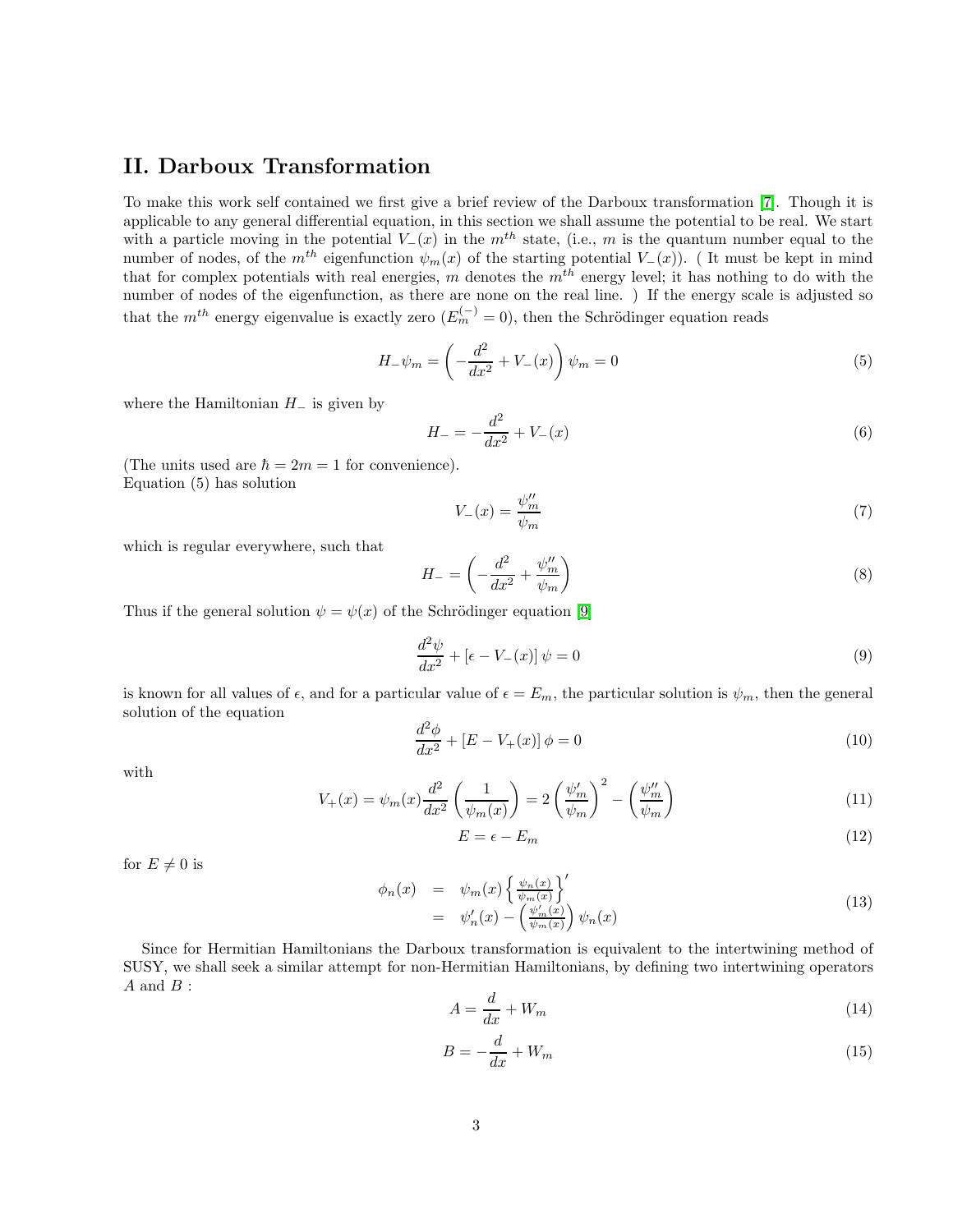where

$$
W_m = -\frac{\psi_m'}{\psi_m} \tag{16}
$$

Then

$$
H_{-} = BA = \left(-\frac{d^2}{dx^2} + V_{-}(x)\right)
$$
\n(17)

Now let us construct a partner Hamiltonian  $H_+$  by

$$
H_{+} = AB = \left(-\frac{d^{2}}{dx^{2}} + V_{+}(x)\right)
$$
\n(18)

where

$$
V_{+} = V_{-} - 2W_{m} \tag{19}
$$

such that

$$
V_{\pm} = W_m^2 \pm W_m'
$$
\n<sup>(20)</sup>

Evidently if  $\psi_n$  is an eigenfunction of H<sub>−</sub> with energy eigenvalue  $E_n^-$ , then  $\phi_n = A\psi_n$  is also an eigenfunction of  $H_+$  with the same energy eigenvalue  $E_n^-$ , for specific values of n.

$$
H_{+}A\psi_{n} = (AB)A\psi_{n} = A(H_{-}\psi_{n}) = E_{n}^{-}(A\psi_{n})
$$
\n(21)

Thus, in case of Hermitian SUSY QM, the potentials  $V_+$  and  $V_-$  are isospectral except for the m lowest states of  $V_$ , for which there is no corresponding state of  $V_+$ . Consequently, the ground state of  $V_+$  is  $E_0^+ = E_m^-$ . All higher states have identical energies. Furthermore,  $W_m$  is the superpotential, and  $B = A^{\dagger}$ .  $V_{\pm}$  are called SUSY-m partner potentials. Since  $\psi'_m \neq 0$  at  $x_j$ ,  $W_m$  has singularities at the nodes  $x_j$ ,  $j = 1, 2, 3, \cdots$  of  $\psi_m$ . For  $m = 0$ , the usual SUSY partners are defined on  $(-\infty, +\infty)$ , for  $m = 1$ , there are two separated potential wells, each of them on a semi-infinite domain, for  $m = 2$  there is one infinite potential well on a finite domain between nodes  $x_1$  and  $x_2$ , and two binding potential wells on the two semi-infinite domains  $(-\infty, x_1]$  and  $[x_2, +\infty)$ , and so on [\[9\]](#page-8-8).

However, the scenario is different in case of non-Hermitian quantum mecahnics. If there exists a linear, invertible Hermitian operator  $\eta$  such that [\[3\]](#page-8-2)

$$
B = A^{\#} = \eta^{-1} A^{\dagger} \eta \tag{22}
$$

then the partner Hamiltonians can be written as

$$
H_{+} = AA^{\#} \qquad H_{-} = A^{\#}A \tag{23}
$$

and A and B are mutual pseudo-adjoints, so that  $V_{\pm}$  can be termed as pseudo-supersymmetric partners. Moreover, the new potentials are defined on the entire domain as the complex potentials have no singularities on the real axis. Thus, if one of the partner systems is exactly solvable, this SUSY induced formalism enables one to solve the other non-trivial partner as well.

It may be worth mentioning here that if  $V_{\pm}$  are isospectral, so are

$$
v_{\pm} = V_{\pm} - \beta_m \tag{24}
$$

where,  $\beta_m$  is some *n*-independent arbitrary constant (real or imaginary). The last expression ensures the eigenspectrum to be real under  $\mathcal{PT}$  invariance as explained below. If the eigen energies of the complex potential  $V_{\pm}(x)$  are  $E_{n}^{\pm} + \beta_{m}$ , where  $E_{n}^{\pm}$  are some *n*-dependent real constants, and  $\beta_{m}$  are as defined above, then the eigen energies of  $v_{\pm}(x)$  are  $E_n^{\pm}$ . Thus eq. (24) ensures the eigenspectrum to be real under  $\mathcal{PT}$  invariance, provided the complex potentials  $v_{\pm}$  are  $\mathcal{PT}$  symmetric.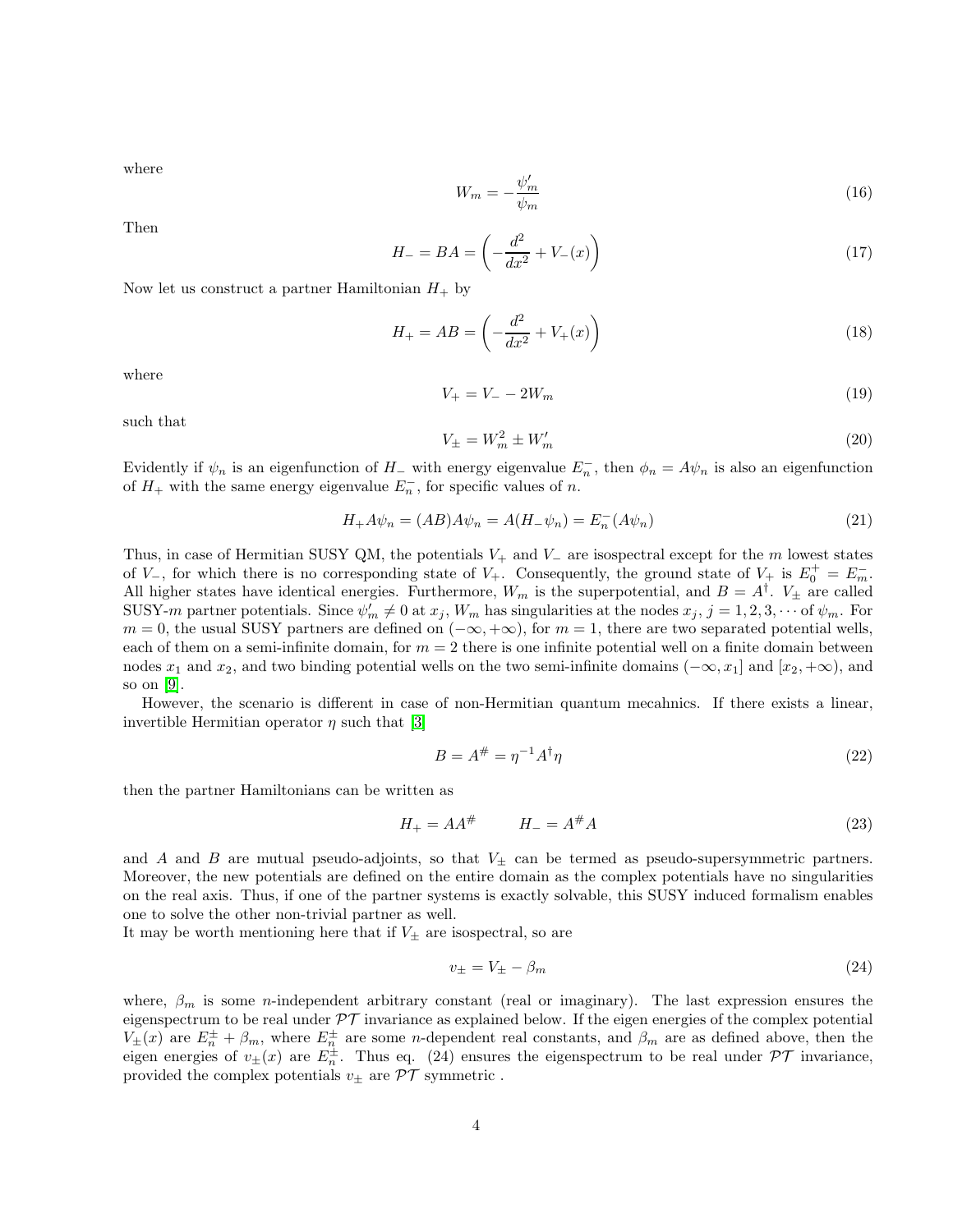# III. PT symmetric oscillator

We start with the widely studied  $\mathcal{PT}$  symmetric oscillator [\[10\]](#page-8-9)

$$
V(x) = z^2 + \frac{\alpha^2 - \frac{1}{4}}{z^2} \tag{25}
$$

$$
z = x - i\epsilon \tag{26}
$$

which is known to possess the double set of eigenfunctions

$$
\psi_{nq} = N_{nq} e^{-\frac{z^2}{2}} z^{-q\alpha + \frac{1}{2}} L_n^{(-q\alpha)} \left( z^2 \right) \tag{27}
$$

with eigenvalues

$$
E_{nq} = 4n + 2 - 2q\alpha \tag{28}
$$

where  $L_n^{(\sigma)}$  are the associated Laguerre polynomials given by [\[11\]](#page-8-10)

$$
L_n^{(\sigma)}(y) = \frac{\Gamma(n+\sigma+1)}{\Gamma(n+1)\Gamma(\alpha+1)} M(-n,\sigma+1,y)
$$
\n(29)

and  $q = \pm 1$  is the *quasi-parity*.

Starting with the eigenfunction  $\psi_{mq}$ , corresponding to the  $m^{th}$  eigen value which is real, the pseudo-superpotential term  $W_{mq}$  is calculated to be

$$
W_{mq} = -\frac{\psi'_{mq}}{\psi_{mq}}
$$
  
=  $-z + \frac{(-q\alpha + 2m + 3/2)}{z} - \frac{2(m+1)}{z} \frac{L_{m+1}^{(-q\alpha)}(z^2)}{L_m^{(-q\alpha)}(z^2)}$  (30)

for  $m = 0, 1, 2, \dots$ , where prime denotes differentiation with respect to x. The isospectral partner potentials for various values of  $m$  are obtained from the formula

$$
v_{+q}^{(m)}(x) = W_{mq}^2 + W_{mq}' - \beta_{mq}
$$
\n(31)

with

$$
\beta_{mq} = 2q\alpha - 2(2m+1) \tag{32}
$$

The potential  $v_{+q}^{(m)}(x)$  shares all the energy levels of the (energy shifted)  $\mathcal{PT}$  symmetric oscillator given in eq.(3), with  $V(x) = v_-(x) = W_{mq}^2 - W_{mq}' - \beta_{mq}$ , except for the  $m^{th}$  state of  $v_-$  which has no counterpart in  $v_+$ . Using the explicit forms of the Laguerre polynomials [\[11\]](#page-8-10), the partners for  $m = 0, 1, 2$  are obtained below :

 $(i)$   $m = 0$ 

$$
v_{+q}^{(0)} = z^2 + \frac{\alpha^2 - 2q\alpha + 3/4}{z^2} + 2
$$
\n(33)

This is analogous to the Hermitian case of a satellite potential.

 $(ii)$   $m = 1$ 

This gives the first non-trivial partner.

$$
v_{+q}^{(1)} = z^2 + \frac{\alpha^2 - 2q\alpha + 3/4}{z^2} + \frac{4}{(-q\alpha + 1) - z^2} + \frac{8z^2}{\left\{(-q\alpha + 1) - z^2\right\}^2} + 2\tag{34}
$$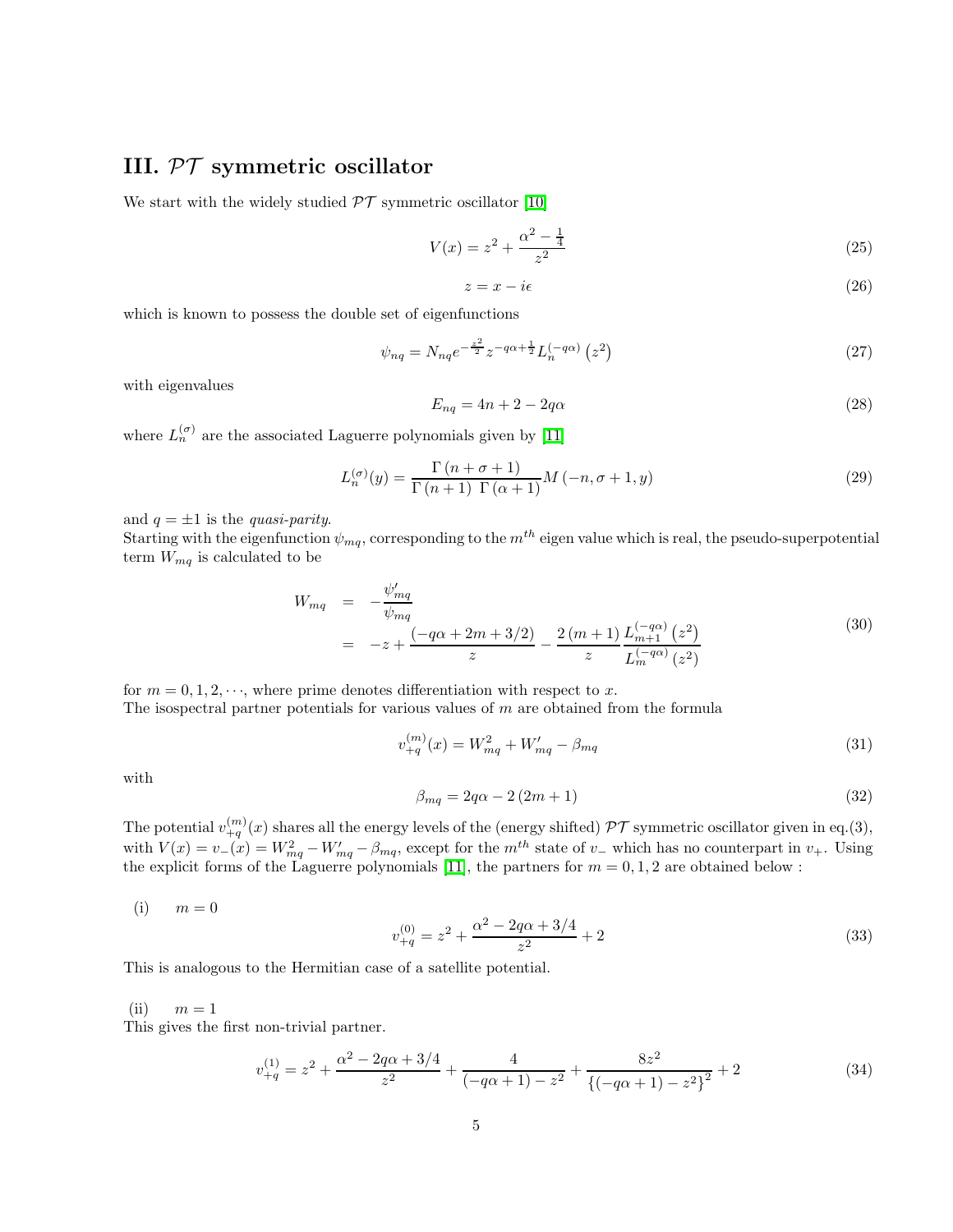with ground state (GS) wave function

$$
\phi_{0q} = \frac{2}{-q\alpha + 1 - z^2} e^{-\frac{z^2}{2}} z^{-q\alpha + \frac{3}{2}}
$$
\n(35)

and GS energy

$$
E_{0q} = 2 - 2q\alpha \tag{36}
$$

It can be shown that because of normalization criterion,  $\phi_{1q}$  has to be excluded from the spectrum. All other states  $(n = 1, 2, 3 \cdots)$  can be obtained from (13) as

$$
\phi_{(n+1)q}(x) = \frac{f_1 f'_{(n+1)} - f'_1 f_{(n+1)}}{f_1} \psi_0
$$
\n(37)

where  $f_n$  stands for  $L_n^{-q\alpha}(z^2)$ , and prime denotes differentiation with respect to x. Since the functions  $L_n^{-q\alpha}(z^2)$ are well defined over the entire real line, singularities do not appear for  $\phi_{nq}(x)$ . Also, the eigenfunctions are well behaved and normalizable.

(iii) Simlarly for  $m = 2$ 

$$
v_{+q}^{(2)} = z^2 + \frac{\alpha^2 - 2q\alpha + 3/4}{z^2} - \frac{4\left[3z^2 - (-q\alpha + 2)\right]}{L_2^{-q\alpha}(z^2)} + \frac{8z^2\left[z^2 - (-q\alpha + 2)\right]^2}{\left\{L_2^{-q\alpha}(z^2)\right\}} + 2\tag{38}
$$

As is observed, there are two partner potentials, characterized by the quasi-parity  $q = \pm 1$ , for each m value. Also, the  $\mathcal{PT}$  invariance of the partner potentials depends on the parameter  $\alpha$ . For real  $\alpha$ , the partners retain their  $\mathcal{PT}$  symmetry, whereas for imaginary  $\alpha$ , we obtain new complex potentials with real energies. Moreover, since there are no singularities on the real axis, the new potentials so constructed are defined on the entire domain  $(-\infty, +\infty)$ . We have plotted the real and imaginary parts of the partner potential  $v_{+q}^{(1)}$  (34) and the ground state wave function  $\phi_{0q}$  (35) of the same in Fig. 1 and 2 respectively.

#### IV. The generalised Ginocchio potential

Our next attempt is to find the isospectral partners of the generalized Ginocchio potential given by [\[12\]](#page-8-11)

$$
V(r) = \frac{\gamma^4}{\gamma^2 + \sinh^2 u} \left[ s(s+1) + 1 - \gamma^2 - \frac{5\gamma^2 (1 - \gamma^2)^2}{4(\gamma^2 + \sinh^2 u)^2} - \frac{3(1 - \gamma^2)(3\gamma^2 - 1)}{4(\gamma^2 + \sinh^2 u)} - \left( \alpha^2 - \frac{1}{4} \right) \coth^2 u \right]
$$
(39)

This is an example of an implicit potential, as it is expressed in terms of a function  $u(r)$  which is known only in the implicit form :

$$
r = \frac{1}{\gamma^2} \left[ \tanh^{-1} \left\{ (\gamma^2 + \sinh^2 u)^{-\frac{1}{2}} \sinh u \right\} + \gamma^2 - 1 \right]^{\frac{1}{2}} \tan^{-1} \left\{ (\gamma^2 - 1)^{\frac{1}{2}} (\gamma^2 + \sinh^2 u)^{-\frac{1}{2}} \sinh u \right\} \right]
$$
(40)

The monotonously increasing function  $u(r)$  is the solution of the first order differential equation

$$
\frac{du}{dr} = \frac{\gamma^2 \cosh u}{(\gamma^2 + \sinh^2 u)^{\frac{1}{2}}} \tag{41}
$$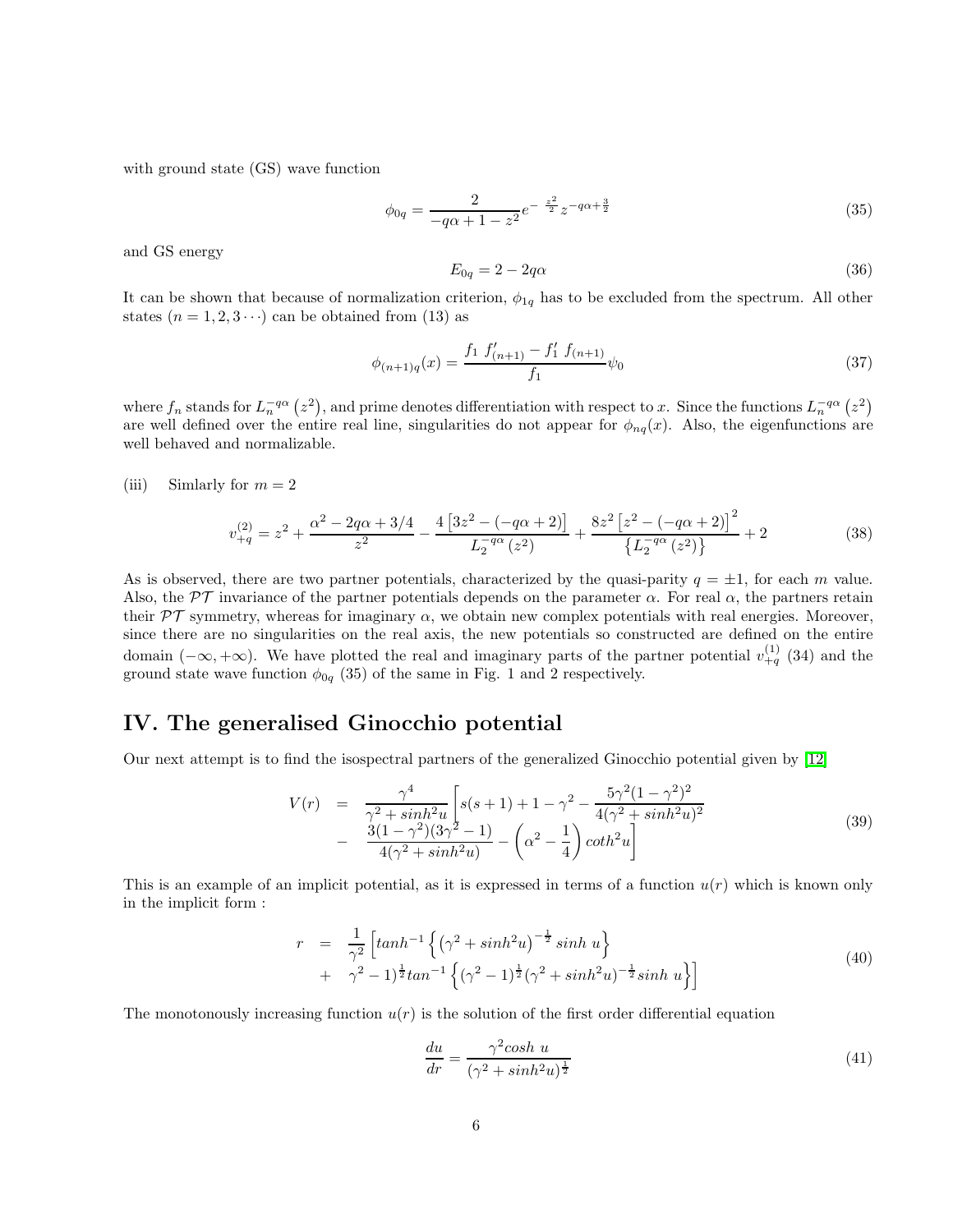The bound state eigenfunctions are expressed in terms of the Jacobi polynomials as

$$
\psi_0^{(n)}(r) = N_n(\gamma^2 + \sinh^2 u)^{\frac{1}{4}} (\sinh u)^{-q\alpha + 1/2} (\cosh u)^{-\mu_n + q\alpha - 1} f_n \tag{42}
$$

where

$$
f_n = P_n^{(\mu_n, -q\alpha)} \left( 2 \tanh^2 u - 1 \right) \tag{43}
$$

are the Jacobi polynomials given by [\[11\]](#page-8-10)

$$
\mathcal{P}_n^{\alpha,\beta}(z) = \frac{\Gamma(n+\sigma+1)}{\Gamma(n+1)\Gamma(\alpha+1)} F\left(-n, n+\alpha+\beta+1, \alpha+1, \frac{1-z}{2}\right)
$$
(44)

and  $\mathcal{N}_n$  are normalization constants. The bound states are located at

$$
E_n = -\gamma^4 \mu_n^2, \qquad n = 0, 1, 2, \dots < \frac{1}{2} \left( s + q\alpha - \frac{1}{2} \right) \tag{45}
$$

with

$$
\mu_n = \frac{1}{\gamma^2} \left[ - (2n - q\alpha + 1) + \left\{ (2n - q\alpha + 1)^2 (1 - \gamma^2) + \gamma^2 \left( s + \frac{1}{2} \right)^2 \right\}^{\frac{1}{2}} \right] \tag{46}
$$

Analogous to the  $\mathcal{PT}$  symmetric oscillator, the presence of quasi-parity  $(q = \pm 1)$  gives rise to a double set of solutions.

Starting with the eigenfunction,  $\psi_{mq}$ , corresponding to real eigenvalue  $E_m$ , we obtain

$$
W_{mq} = -\frac{\psi'_{mq}}{\psi_{mq}} = -\frac{\gamma^2 sinh \ u \ cosh^2 u}{2(\gamma^2 + sinh^2 u)^{\frac{3}{2}}} + \frac{\gamma^2}{(\gamma^2 + sinh^2 u)^{\frac{1}{2}}} \left\{ \left( \mu_m + \frac{1}{2} \right) sinh \ u + \frac{(q\alpha - \frac{1}{2})}{sinh u} \right\} - \frac{f'_m}{f_m}
$$
(47)

for  $m = 0, 1, 2, \dots$ , where prime denotes differentiation with respect to x.

Proceeding in a manner similar to that shown above, one can obtain new, exactly solvable,  $\mathcal{PT}$  symmetric potentials which share the same eigen energies as the generalised Ginocchio potential given in (39), with the help of

$$
v_{+q}^{(m)}(x) = W_{mq}^2 + W_{mq}' - \beta_{mq} \tag{48}
$$

where

$$
\beta_{mq} = \gamma^4 \mu_m^2 \tag{49}
$$

As an explicit example, we give the results for  $m = 1$  only.

$$
v_{+q}^{(1)}(x) = -\frac{\gamma^4}{\gamma^2 + \sinh^2 u} \left\{ s(s+1) + \gamma^2 (1 - 2\mu_1) + 2q\alpha - 2 \right.
$$
  

$$
- \left( \alpha^2 - 2q\alpha + \frac{3}{4} \right) \coth^2 u + \frac{7}{4} \frac{\gamma^2 (1 - \gamma^2)^2}{(\gamma^2 + \sinh^2 u)^2}
$$
  

$$
- \frac{(1 - \gamma^2)}{\gamma^2 + \sinh^2 u} \left[ \gamma^2 \left( 2\mu_1 - \frac{11}{4} \right) + \frac{9}{4} - 2q\alpha \right] \right\}
$$
  

$$
-4\gamma^4 \frac{(\mu_1 - q\alpha + 2)}{\gamma^2 + \sinh^2 u} + \frac{4\gamma^4}{(f_1)^2} \frac{(\mu_1 - q\alpha + 2)^2}{(\gamma^2 + \sinh^2 u)} \tanh^2 u \operatorname{sech}^2 u
$$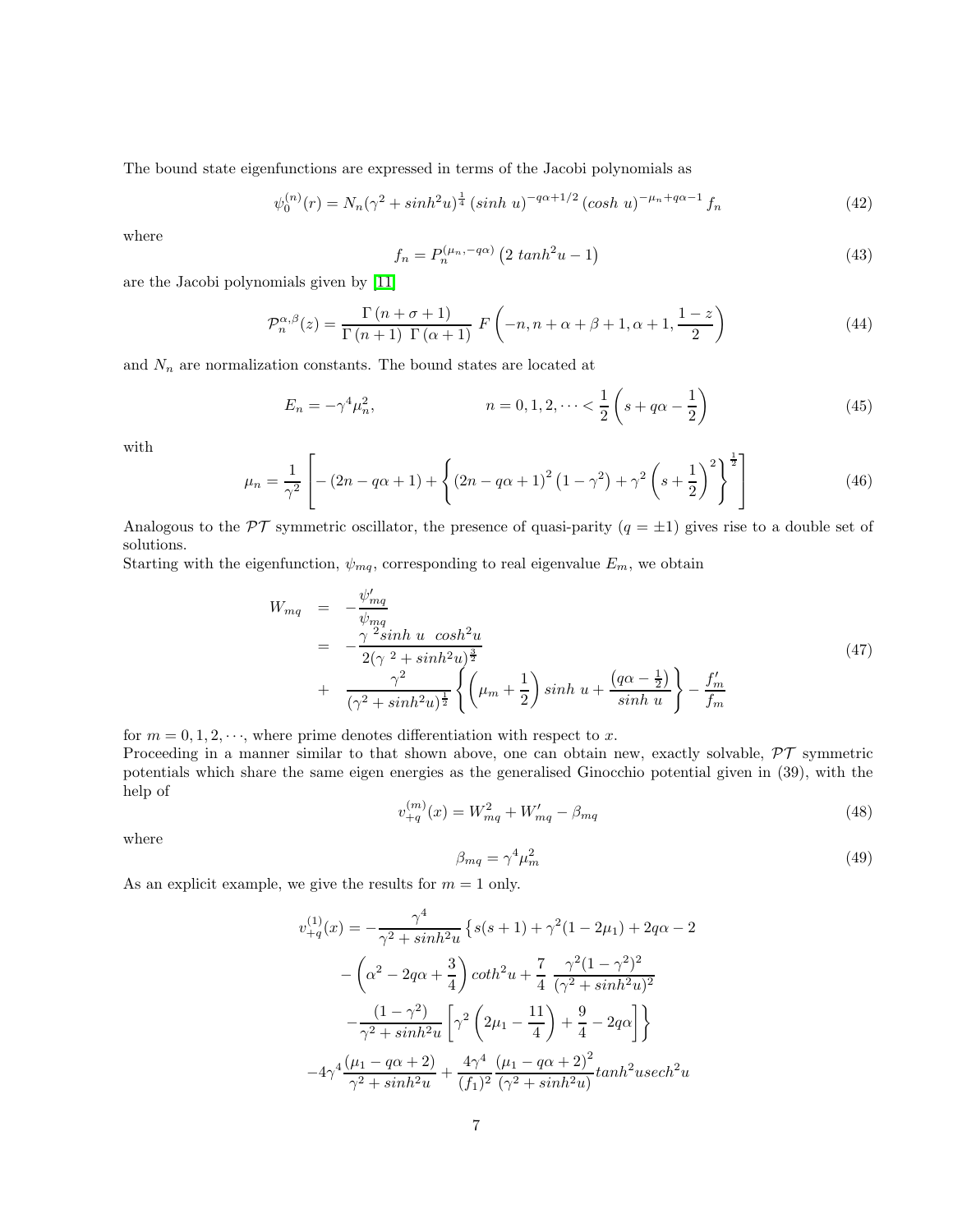$$
-\frac{4\gamma^4}{f_1}\frac{(\mu_1 - q\alpha + 2)}{\gamma^2 + \sinh^2 u} \left[ -2\tanh^2 u + \frac{\gamma^2}{\gamma^2 + \sinh^2 u} \right] \tag{50}
$$

where

$$
f_1 = q\alpha - 1 + (\mu_1 - q\alpha + 2) \tanh^2 u \tag{51}
$$

Thus one obtains two isospectral partners for each m, because of the presence of quasi-parity. If  $\alpha$  is real, then the new potentials thus formed are  $\mathcal{PT}$  symmetric. However, for  $\alpha$  pure imaginary, we get non-Hermitian non- $\mathcal{PT}$  invariant potentials with real bound state spectra. Since neither  $f_1$  or  $(\gamma^2 + sinh^2u)$  has any root on the real axis (u being complex), the new potential so constructed is defined on the entire domain  $(-\infty, +\infty)$ , in this case as well.

### V. Conclusions

To conclude, starting with the eigenfunction  $\psi_m$  corresponding to the  $m^{th}$  real eigenvalue  $E_m$ , of the potential  $v-(x)$ , new, exactly solvable, non-trivial partners have been constructed for two  $\mathcal{PT}$  symmetric potentials, viz., (i) the  $\mathcal{PT}$  symmetric oscillator,

(ii) the  $\mathcal{PT}$  symmetric version of the generalised Ginocchio potential

the partners being related to the original potential  $v_-(x)$  by

$$
v_{\pm} = W_m^2 \pm W_m - \beta_m
$$

where  $\beta_m$  is some *n*-independent constant and

$$
W_m = -\frac{\psi_m'}{\psi_m}
$$

Though  $m = 0$  case gives the usual shape-invariant form, higher values of m generate new examples of non-shape invariant partners, as they do not obey the shape-invariance condition [\[13\]](#page-8-12), which states that if the profiles of  $V_{\pm}$  are such that they satisfy the relationship

$$
V_{-}(x, a_0) = V_{+}(x, a_1) + R(a_1)
$$
\n<sup>(52)</sup>

where  $a_1$  is some functon of  $a_0$  (say,  $a_1 = f(a_0)$ ), then only the potentials  $V_{\pm}$  are termed as shape-invariant. However, the new exactly solvable potentials constructed in this work do not fall in this category. Moreover, the new potentials admit all the energies of the original potential except for the  $m^{th}$  state, which is missing in the partner potentials, unlike the absence of the lowest  $m$  states in the Hermitian case. Furthermore, contrary to the Hermitian case where the partners are defined on specific disjoint intervals depending on the level  $m$ , in this case the partners are defined on the entire domain  $(-\infty, +\infty)$ , as there are no singularities on the real line.

It will be interesting to investigate the effect of spontaneous  $\mathcal{PT}$  symmetry breaking on such partners. We propose to take up this study in the recent future.

#### Acknowledgment

One of the authors (A.S.) is grateful to the Council of Scientific & Industrial Research, India, for granting her financial assistance.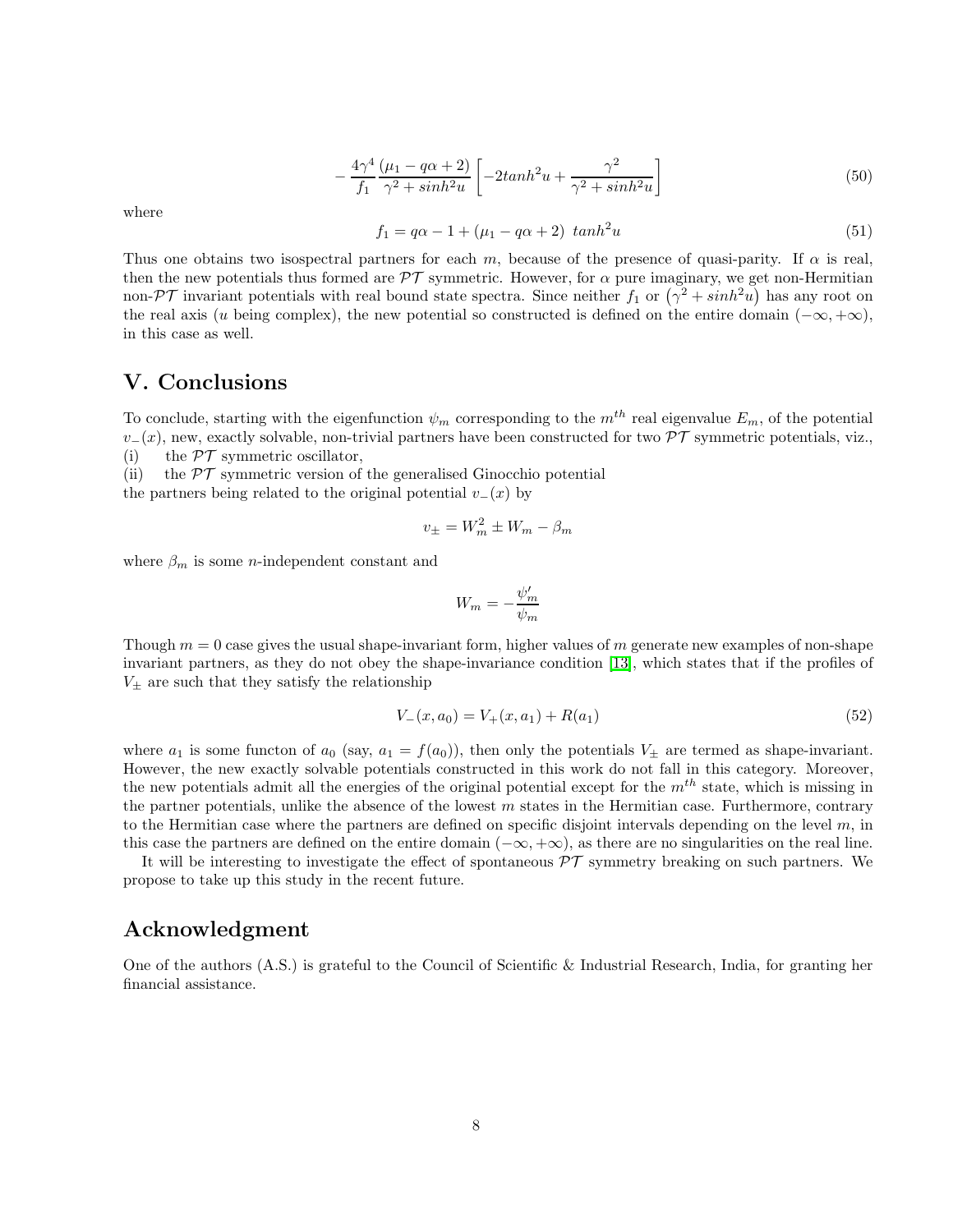# <span id="page-8-0"></span>References

- <span id="page-8-1"></span>[1] C. M. Bender & S. Boettcher, Phys. Rev. Lett. **80** 5243 (1998), J. Phys. **A 31** L273 (1998), C. M. Bender, S. Boettcher & P. N. Meisinger, J. Math. Phys. 40 2201 (1999).
- [2] G. Lévai and M. Znojil, J. Phys. A 33 7165 (2000), Mod. Phys. Lett. A 16 1973 (2001) M. Znojil and G. Lévai, Mod. Phys. Lett. A 16 2273 (2001) A. A. Andrianov, F. Cannata, J. P. Denonder, M. V. Ioffe, Int. J. Mod. Phys. A 14 2675 (1999) M. Znojil, F. Cannata, B. Bagchi, R. Roychoudhury, Phys. Lett. B 483 284 (2000) G. Lévai, F. Cannata and A. Ventura, Phys. Lett. A 300 271 (2002) Z. Ahmed, Phys. Lett. A 282 343 (2001), Phys. Lett. A 290 19 (2001).
- <span id="page-8-3"></span><span id="page-8-2"></span>[3] A. Mostafazadeh, Nucl. Phys. B 640 419 (2002).
- <span id="page-8-4"></span>[4] B. Bagchi, S. Mallik & C. Quesne, Int. J. Mod. Phys. **A 17** 51 (2002) and references therein.
- <span id="page-8-5"></span>[5] J. S. Petrovic, V. Milanovic & Z. Ikonic, Phys. Lett. A 300 595 (2002).
- <span id="page-8-6"></span>[6] A. Sinha & R. Roychoudhury, Phys. Lett. A 301 163 (2002).
- <span id="page-8-7"></span>[7] G. Darboux, C. R. Acad. Sci. (Paris) 94 1456 (1882).
- <span id="page-8-8"></span>[8] W. M. Zheng, J. Math. Phys. 25 88 (1984).
- [9] M. Robnik, J. Phys. A : Math. Gen. 30 1287 (1997).
- <span id="page-8-10"></span><span id="page-8-9"></span>[10] M. Znojil, Phys. Lett. A **259** 220 (1999).
- <span id="page-8-11"></span>[11] M. Abramowitz & I. A. Stegun, Handbook of Mathematical Functions, Dover Pub. Inc., New York, (1970).
- <span id="page-8-12"></span>[12] J. N. Ginocchio, Ann. Phys. 126 234 (1980).
- [13] L. E. Gendenshtein, JETP Lett. 38 35 (1983).